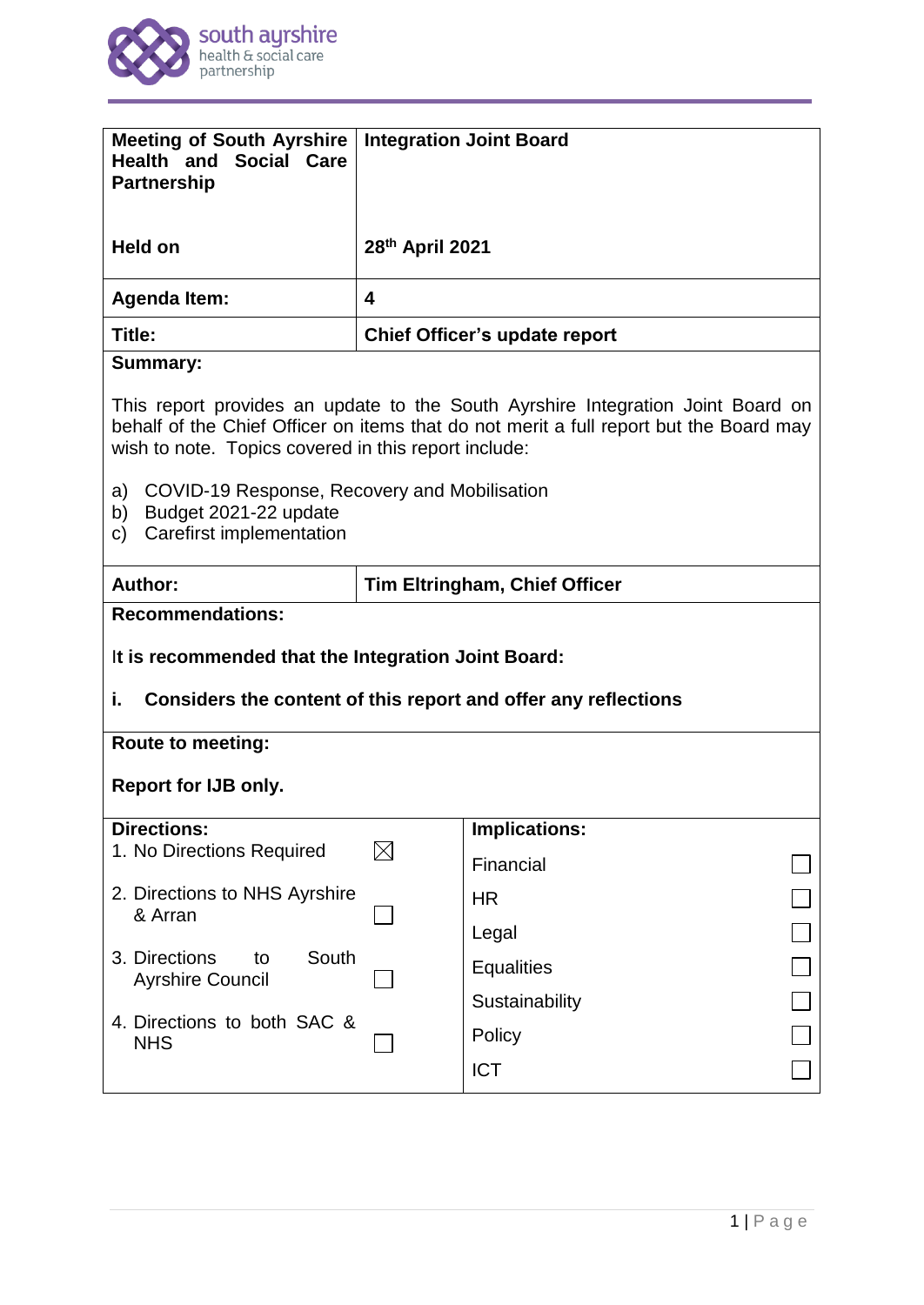

# **CHIEF OFFICER'S REPORT**

# **1. PURPOSE OF REPORT**

- 1.1 This report provides an update to the South Ayrshire Integration Joint Board on behalf of the Chief Officer on items that do not merit a full report but the Board may wish to note. Topics covered in this report include:
	- a) COVID-19 Response, Recovery and Mobilisation
	- b) Budget 2021-22 update
	- c) Carefirst implementation

#### **2. RECOMMENDATION**

- **2.1 It is recommended that the Integration Joint Board**
	- **i. Considers the content of this report and offers any reflections.**

#### **3. REPORT**

3.1 Topics for noting are detailed below.

#### **COVID-19 Response, Recovery and Mobilisation**

- 3.2 South Ayrshire will move to Level 3 COVID-19 restrictions until Monday 26<sup>th</sup> April. Level 3 measures still require staff to work from home where possible and physical distancing measures still apply in all service-delivery settings so the immediate impact on services of moving to Level 3 is minimal. There are however some services that are adapting their operating model over the coming weeks and these are detailed within the attached mobilisation tracker, which is provided at **Appendix 1** at the continued request of the IJB.
- 3.3 Most social work and OT staff continue to work from home with some staff accessing offices (NHS premises) when required and under restricted measures. These arrangements will apply until restrictions reduce further. All councilemployed desk-based staff (e.g. admin) continue to work at home and we are participating fully in South Ayrshire Council's work to develop a Future Operating Model that meets future service needs.
- 3.4 The HSCP's Directorate Management Team (operational) continue to meet three times per week and consider collectively any changes to service delivery.
- 3.5 The HSCP continues to offer building-based day care to a limited number of people each day and we are providing a half-day session in order maximise the service to those deemed at critical need. Transport remains an issue because of the need to follow COVID-19 guidance on the bus which limits the number of people we can bring in ourselves. We continue to offer outreach and would hope to continue this model moving forward.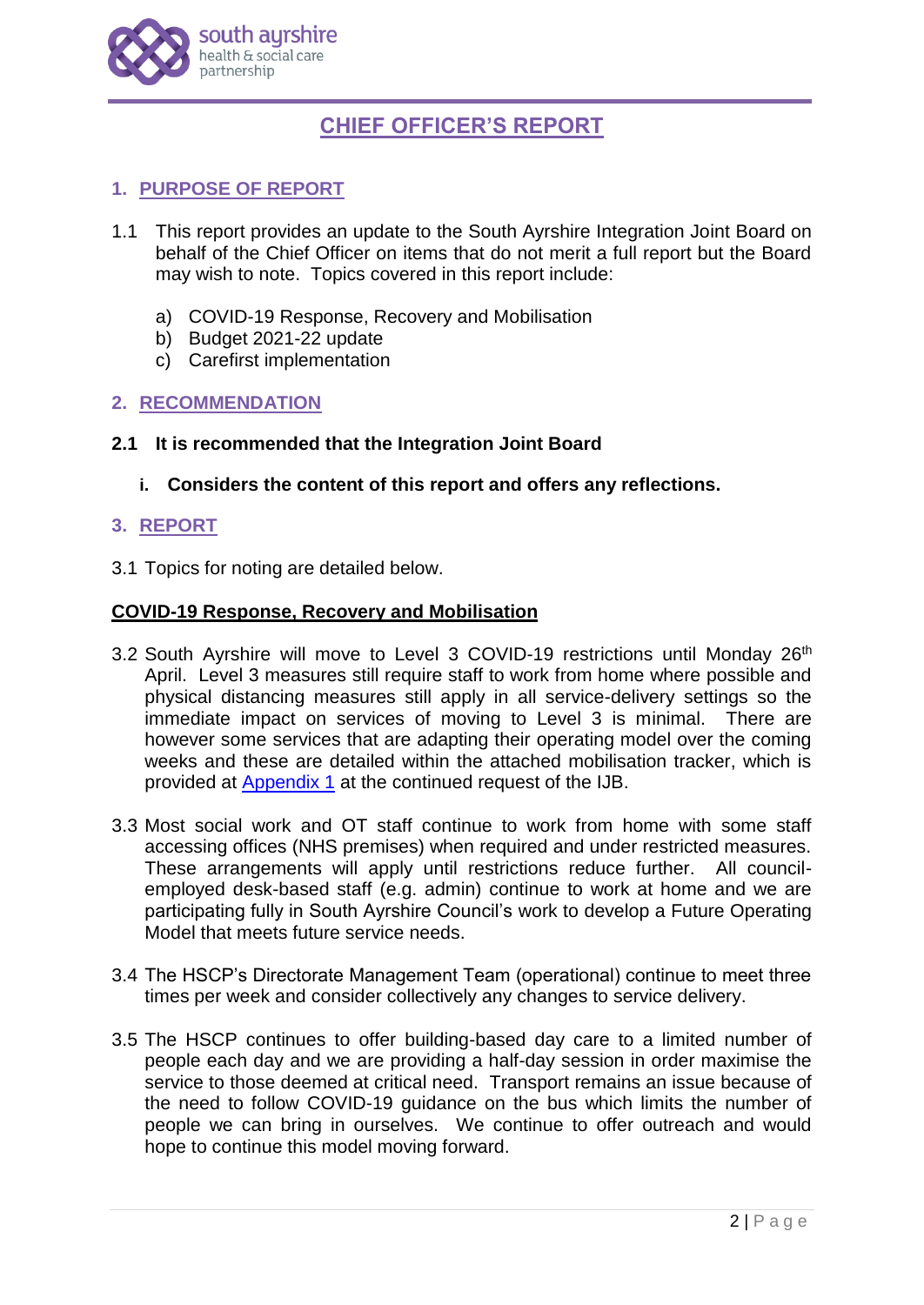

- 3.6The majority of AHP staff who were redeployed to assist Acute services with our response to Covid during the first and second waves have now returned to their substantive posts. AHP services are operating within restrictions using a blended model of Community visits, clinic appointments telephone appointments and video consultations using 'Near me'. Service user feedback on the use of telephone consultations and video consultations has been positive and services will continue to incorporate that into future service delivery as an option where it fits with the needs and wishes of service users. Services have successfully developed self-help information available on the NHS Ayrshire and Arran Website and NHS Ayrshire and Arran APP on topics such as recovering from Covid, Weight management, Musculoskeletal problems and Speech and Language therapy, Child Health Occupational therapy and will continue to develop self-help information using digital and non-digital resources.
- 3.7Group work is an effective and evidenced based part of interventions across all professions and particularly beneficial for adults and children with long term conditions and we are keen to restart this as soon as we can. Multidisciplinary teams are being reinstated and while most workers are still operational, many are supporting practices and patients remotely.
- 3.8All services are currently planning how they can safely resume group work once easing of restrictions allow.

## **Budget 2021-22 update**

- 3.9The IJB Budget for  $21$ -22 was approved on the  $24<sup>th</sup>$  of March 2021 and at time of approval the Scottish Government and COSLA were still to agree a National Uplift for Adult Community Care provision and the National Care Home Contract for adult residential care homes. The National uplift has been approved at 2.2% on the contracted hourly rate for adult community care provision. This uplift was included and approved in the IJB Budget for 21-22 and the new rate has been implemented. The National care home contract is still under negotiation.
- 3.10 The IJB has been allocated further funding in 2021-22 of £0.752m to support the costs associated with both National uplifts, this funding is non-recurring. A report will be presented to IJB when the National Care Home Contract rate has been agreed and the full effect of the financial implications is certain along with proposals for revising the budget allocations.

## **Carefirst**

3.11 The IJB receives a regular update on the implementation of Carefirst as agreed. Following the successful implementation of the adult and community care residential and non-residential care packages and financial information, the Carefirst team are progressing to Phase 2. This will include implementation of Adults and Older People day care provision, children and families care packages, residential financial assessment and implementation of a Resource Allocation System.